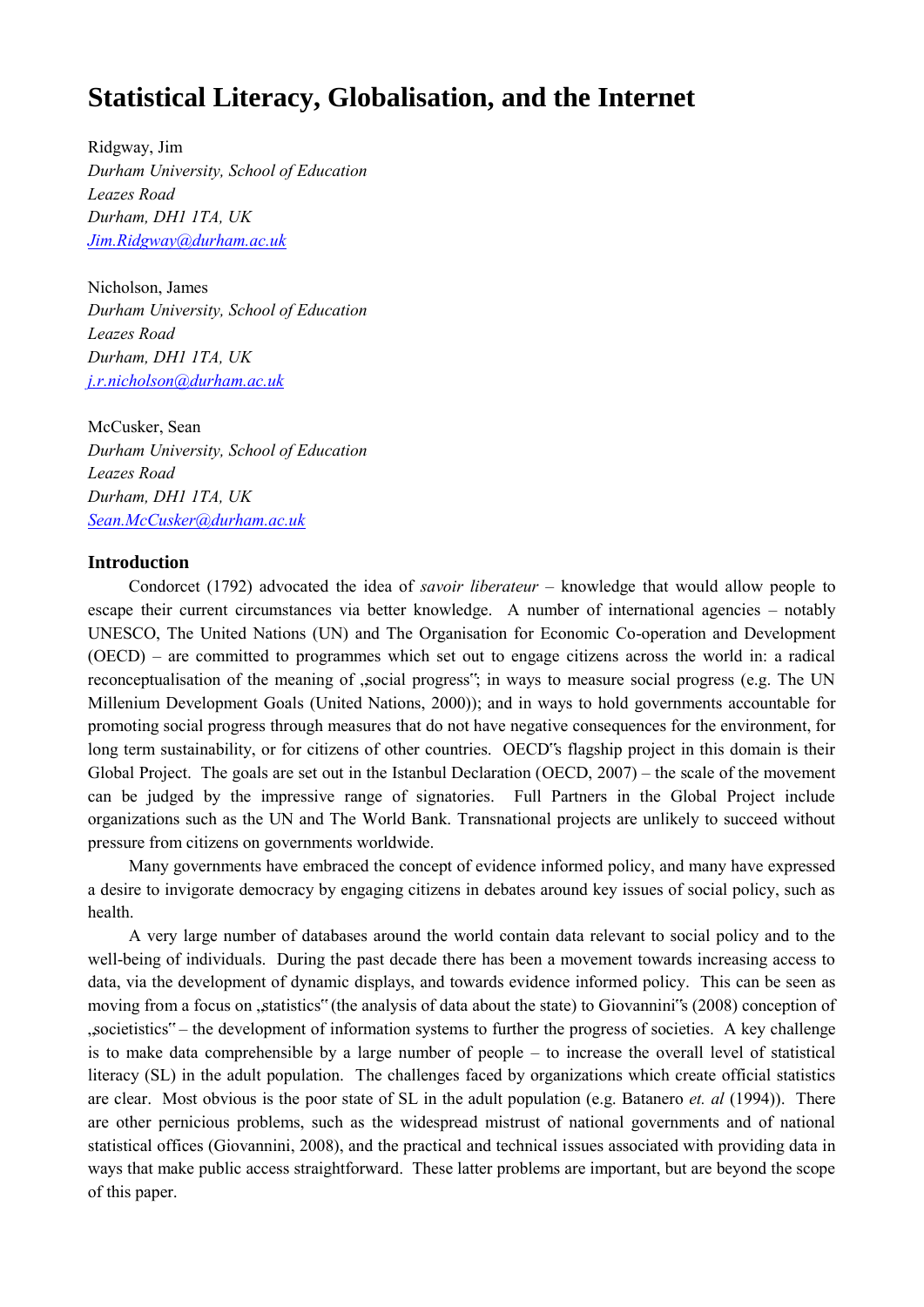The International Statistical Literacy Project (e.g. Sanchez, 2008) is doing excellent work promoting statistical literacy, but it is likely to be used by people who have already resolved to improve their SL. The most important and most difficult group to inculcate with SL is adults who are making political decisions. Here , political decisions" include decisions about the provision and design of programmes in health, education, and social welfare. Close behind are the people who influence these decision makers – this group includes journalists and voters. Very few of these people will devote time to developing their SL. Here, we argue that the only plausible mechanism for improving SL is to use the data sources themselves to educate users; we explore alternative approaches, challenges, and opportunities, with examples.

OECD have run seminars for policy makers about the use of official statistics in shaping policy. We designed an activity for these seminars in which participants are asked to critique a press release from the Irish Central Statistics Office (2008a) (ICSO), and then to use data from the ICSO to create a better version.

PRESS RELEASE by the Irish Central Statistics Office (2008)

*.* 

*Life expectancy at birth was provisionally estimated at 81.5 years for Irish women and 76.7 years for Irish men in the period 2004-2006. In comparison with 2001-2003, men's life expectancy increased by 1.6 years and women's by* 

*1.2 years, reducing the gap between men and women to 4.8 years in 2004-2006, the lowest it has been since the 1970-1972 period (Table 6.3)* 

Figures 1 and 2 show data from the Irish Central Statistics Office (2008b), presented in an interactive display. The data has some obvious and important features. One is an interesting trend in the differences between male and female life expectancy over time. Another is the dramatic increase in life expectancy over a short period of time. This has important economic and social implications. The press release misses an opportunity to engage citizens in a discussion of some really interesting data.



**Figure 1**: gender difference in life expectancy in Ireland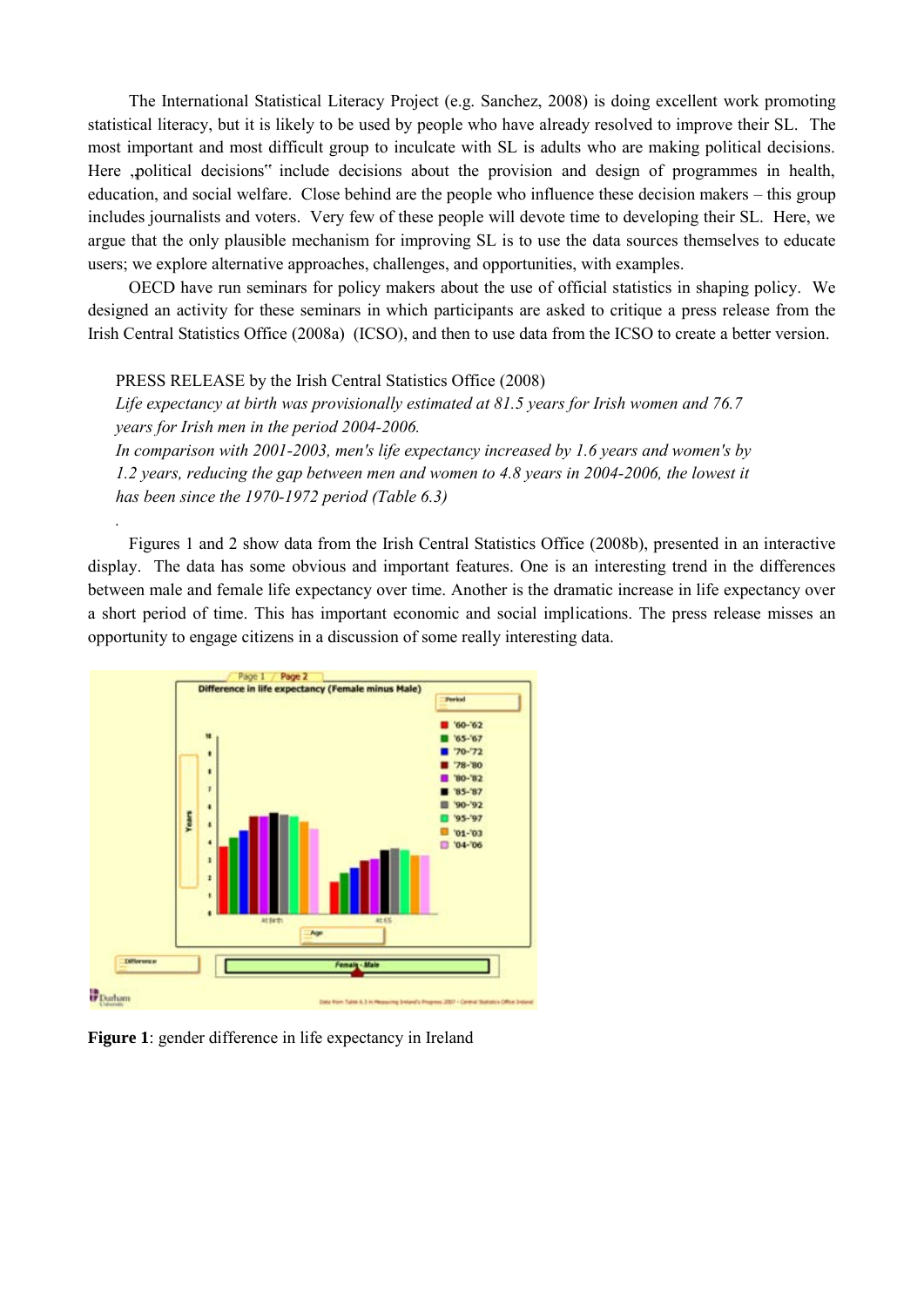

**Figure 2**: life expectancy in Ireland over time

A key challenge is to increase public engagement with statistics, in the face of fierce competition from other activities that are more obviously pleasurable. An important way forward is to engage closely with mass media in as many forms as possible. If evidence is to reach a large public audience, data displays need to be created in ways that makes it easy for TV and internet media to incorporate them into their existing websites, and into a form suitable for direct TV broadcast. Getting important messages in the public eye, by paying attention to the channels of communication that actually work on a large scale, has been shown to be possible (Statistics Finland, Statistics Canada, and the UK Office of National Statistics provide useful models; a forthcoming special edition of the Statistical Journal of the International Association of Official Statistics will provide further examples). This requires a shift from activities geared to dissemination to activities geared at user engagement. This shift puts pressure on providers to understand a good deal about both the competencies of users, and to develop effective communication methods.

Media displays of data could be improved. In some cases (such as print material) the media are inherently limited in what they can show. In other cases, such as video, television or the internet, there is a need for more, and more creative displays of data. In the case of print media, many newspapers have websites associated with them, and these offer the potential to display data interactively. One way forward is to present data in interactive displays on line. An extension of this idea is to create entire interactive documents, and to publish them on line. Jern (2010) shows how this can be done, using OECD data and eXplorer. A sample page is shown in figure 3, where the choropleth map shows the fertility rates in different countries, with four countries (South Africa, Nigeria, Italy and China) highlighted and the time series graph in the bottom panel shows the fertility rates for those four countries between 1960 and 2008, and the scatter plot shows the fertility rate against the proportion of the population aged  $0 - 14$ , with the country population determining the circle size of that country in the scatter graph. The panel on the right here is simply explaining the nature of the displays and the controls, and the interactive options available to the user, including changing the datasets on display, but can be used to tell the story of the data in a teaching context, or to provide guided exploration of the data context.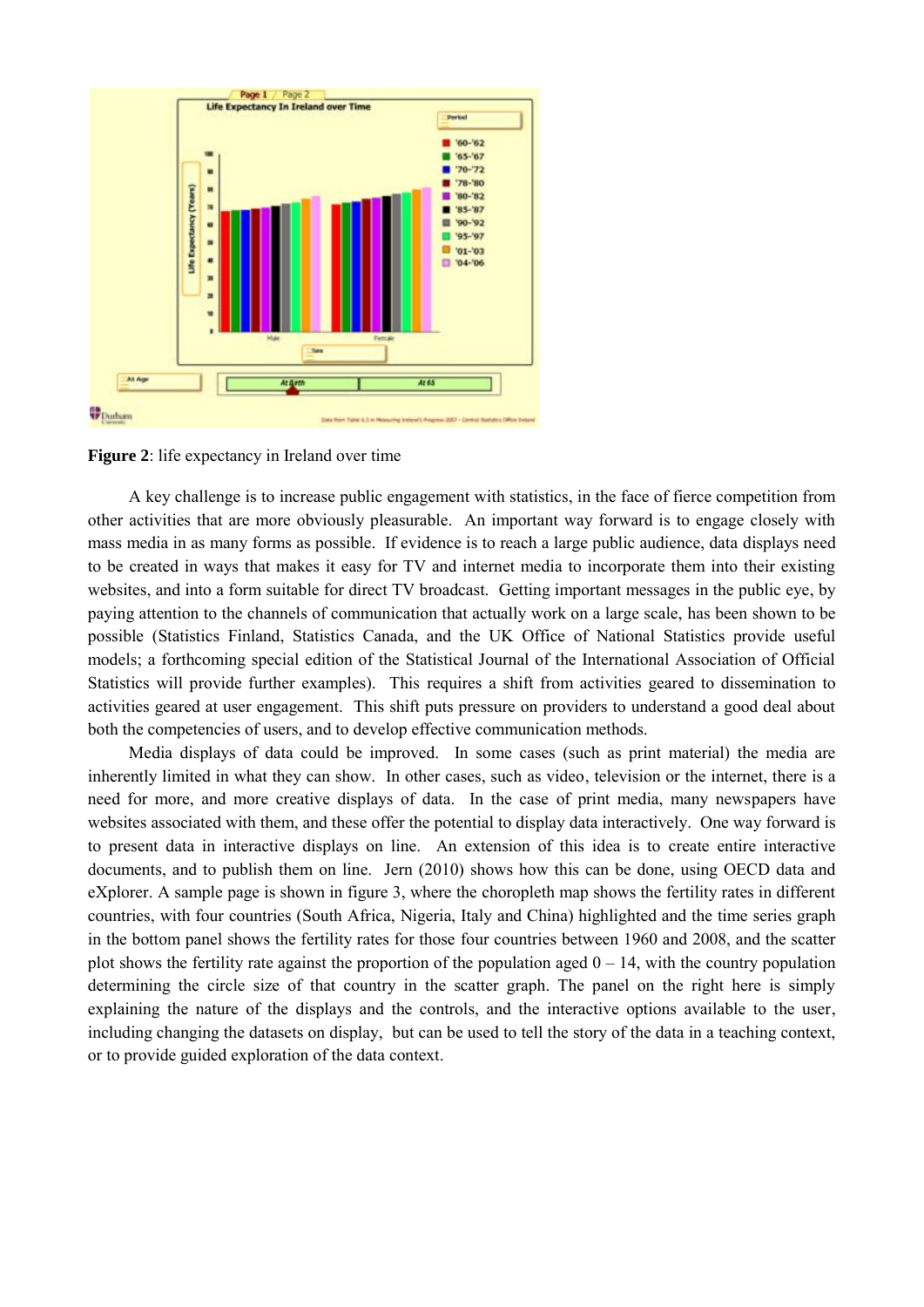

**Figure 3**: sample interactive document published online

The extraordinary success of Hans Rosling (HR) in promoting interest in statistics is worth analysing as a model for future developments. One can identify a number of important components of Rosling"s success. These begin with the *Gapminder* software – a wonderfully useful piece of software developed by HR and his family, and now maintained by the Google corporation. HR"s use of the software is another component – his delivery is arresting: dynamic, eccentric, and provocative. These are key components that attract attention. However, perhaps the most important feature is that the data displayed contain some real surprises: see for example Rosling (2007) - plummeting birth rates and soaring affluence in countries such as China and India that provoke immediate interest. These data provoke questions about future changes in the dominant players in the world economy, predictions that pressures on natural resources and food will increase dramatically and also very rapidly, and that pollution is likely to increase along with rapid industrialisation. A similar feature characterises the television programme he made for the BBC (Rosling, 2010) – the presentation is charismatic, and holds audience attention, but the content is exciting and raises key questions about policy in social affairs. Some important aspects of this model are unlikely to be generally applicable – in particular, finding a presenter with similar charisma (it is rather too much to hope that Statistical Office videos will go viral).

#### **Statistical literacy**

Statistical literacy (SL) has many advocates, but there is no clear consensus about what SL is. Wallman (1993) in her Presidential Address to the American Statistical Association offered ""Statistical Literacy" is the ability to understand and critically evaluate statistical results that permeate our daily lives – coupled with the ability to appreciate the contribution that statistical thinking can make in public and private, professional and personal decisions".

Iddo Gal"s (2002) characterization is " [SL refers to] … the need for people (including learners in both formal, non-formal, and workplace contexts) to develop the ability to comprehend, interpret, and critically evaluate messages with statistical elements or arguments conveyed by the media and other sources".

Both of these views see SL as the ability to comprehend messages that involve some reasoning with data. It is somewhat paradoxical that research exploring and assessing SL has often focused on the problems of understanding seemingly simple statistical ideas, and in dealing with straightforward tasks such as interpreting tables and graphs (e.g. Schield, 2008). The focus on SL is often close to mastery of the technical aspects of school mathematics, such as proportional reasoning, probability, and graph interpretation.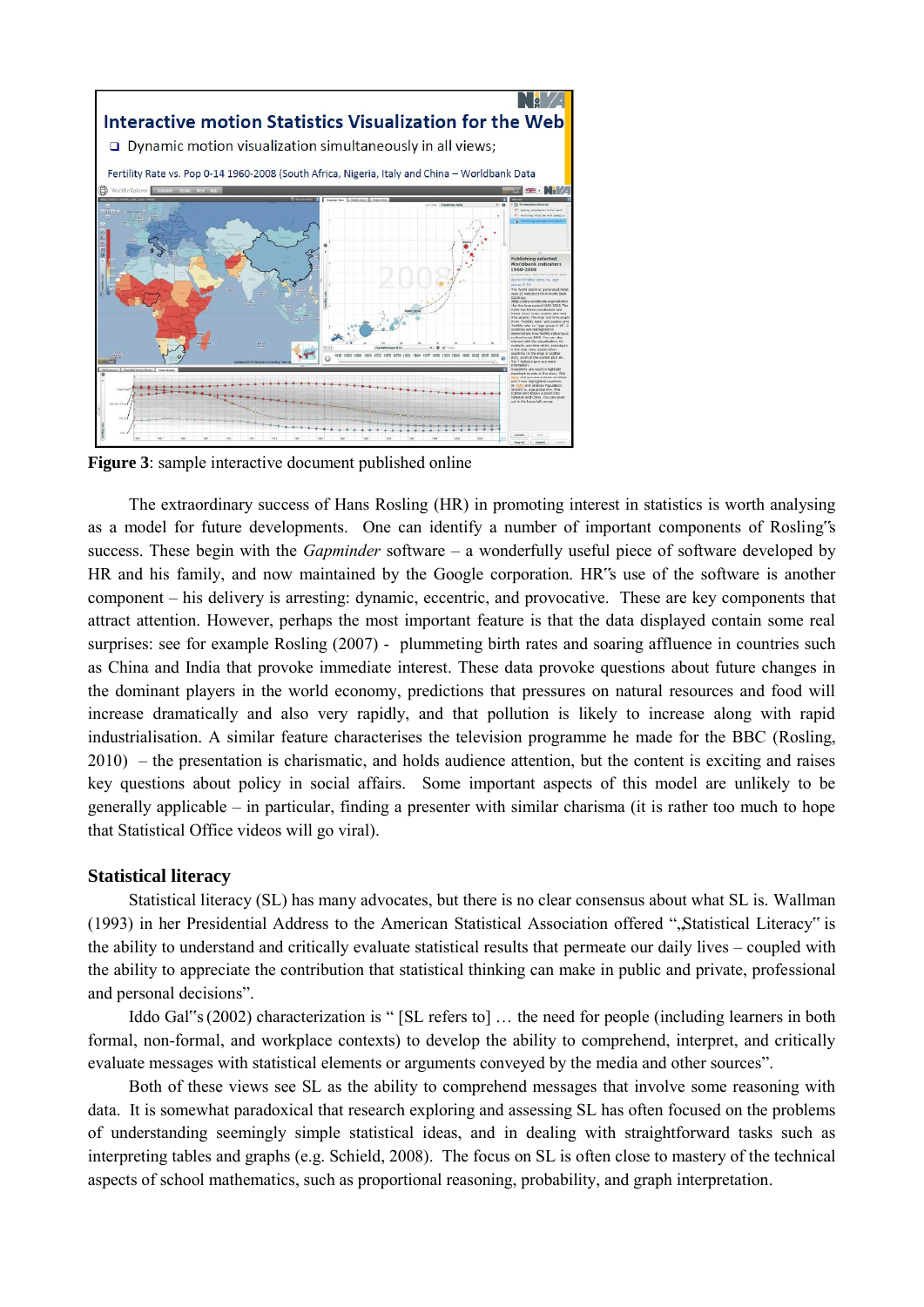The problems faced by people trying to understand social phenomena is that most social phenomena are multivariate, and involve non-linear relationships between variables. There is usually a number of potentially confounding variables, and each variable may have an effect on the phenomenon of interest over only a particular range of values. It is reasonable to suppose that such complexity will prove to be an insurmountable barrier for any potential user who has no formal training in statistics. Here is an example where educated people (presumably) receiving advice, make statements on important issues that are only partly correct. The context is the attainment of children on a set of the high-stakes examinations ( $\Omega$ GSEs") taken at the end of compulsory education in England and Wales, which the government"s target achievement level for a pupil is 5 GCSEs at grade A\* - C, including English and Mathematics.

Statements in the foreword to the 2010 Education White Paper by the Prime Minister and Deputy Prime Minister (Department of Education, 2010)

- *Children on free school meals do significantly worse than their peers at every stage of their education.*
- *They are just half as likely to get good GCSEs as the average.*
- *This vast gap between rich and poor is not pre-ordained. In Finland and Canada the gap is much smaller. Even in this country there are some groups – Chinese girls on free school meals for example – who significantly outperform the national average.*

If one is making policy decisions about educational provision (or is constructing theories about educational attainment), it is essential to have a detailed understanding of the phenomena. One can ask if differences between boys" and girls" attainment:

are the same across socio-economic groups? (eligibility for free school meals is a crude indicator of low socio-economic status)

• across all ethnic groups?

Figures 4 - 6 show the performance of pupils for a number of ethnic groups, separating out the associations with free school meals (FSM), ethnicity and gender. Variable labels (FSM?, ethnic group, sex) can be dragged to different locations – this allows the relationships to be explored actively (see the interactive display at [www.dur.ac.uk/smart.centre/nuffield,](http://www.dur.ac.uk/smart.centre/nuffield) data from Department of Education, 2009).

Figure 4 shows there are substantial differences in performance between White, Mixed, Asian and Black groups for those eligible for FSM, with White pupils performing particularly badly. In every group, girls outperform boys, but by different amounts. Pupils not eligible for FSM show a very different pattern of achievement across the various ethnic groups: again girls outperform boys in every ethnic group, but the only noticeable differences are that the Chinese do better and Black do worse than the other ethnic groups (this would be seen by dragging the pointer on the slider to .Not FSM".

Figure 5 allows the direct comparison of pupils in the different ethnic groups, of those eligible for FSM and those who are not. This display is for boys and girls all together, but moving the slider will allow the performance of boys and girls to be considered separately.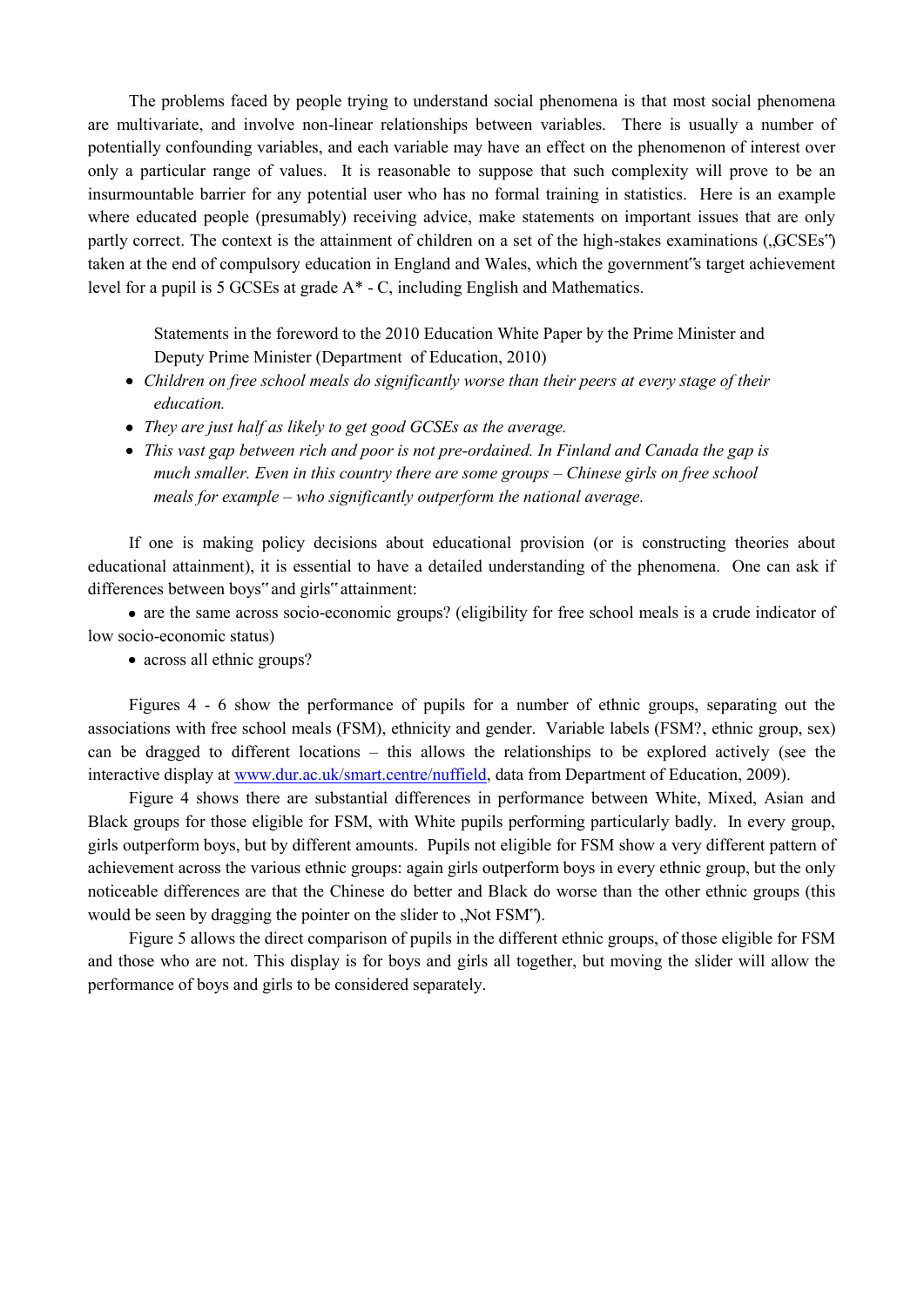



**Figure 4**: educational performance of pupils eligible for free school meals



**Figure 5**: educational performance of pupils by eligibility for FSM and ethnicity

It can be seen that the statements from Ministers do not tell the whole story by any means: the White ethnic group are the largest group in the population by a very long way (83% of the total) but they are the only ethnic group for which the proportion achieving the government target who are eligible for FSM is less than half the proportion achieving the target who are not eligible for FSM.

Figure 6 shows the performance only of Chinese pupils. Figures 4 and 5 showed their performance was markedly higher than the performance of other ethnic groups, and this shows that the difference between the performance of pupils receiving FSM and those not receiving FSM is very small, for both boys and girls.

The last statement above by the Ministers singles out Chinese girls who are eligible for FSM as significantly outperforming the national average, but the same is true for Chinese boys – both compared with the average of all pupils, but more especially if compared only with boys.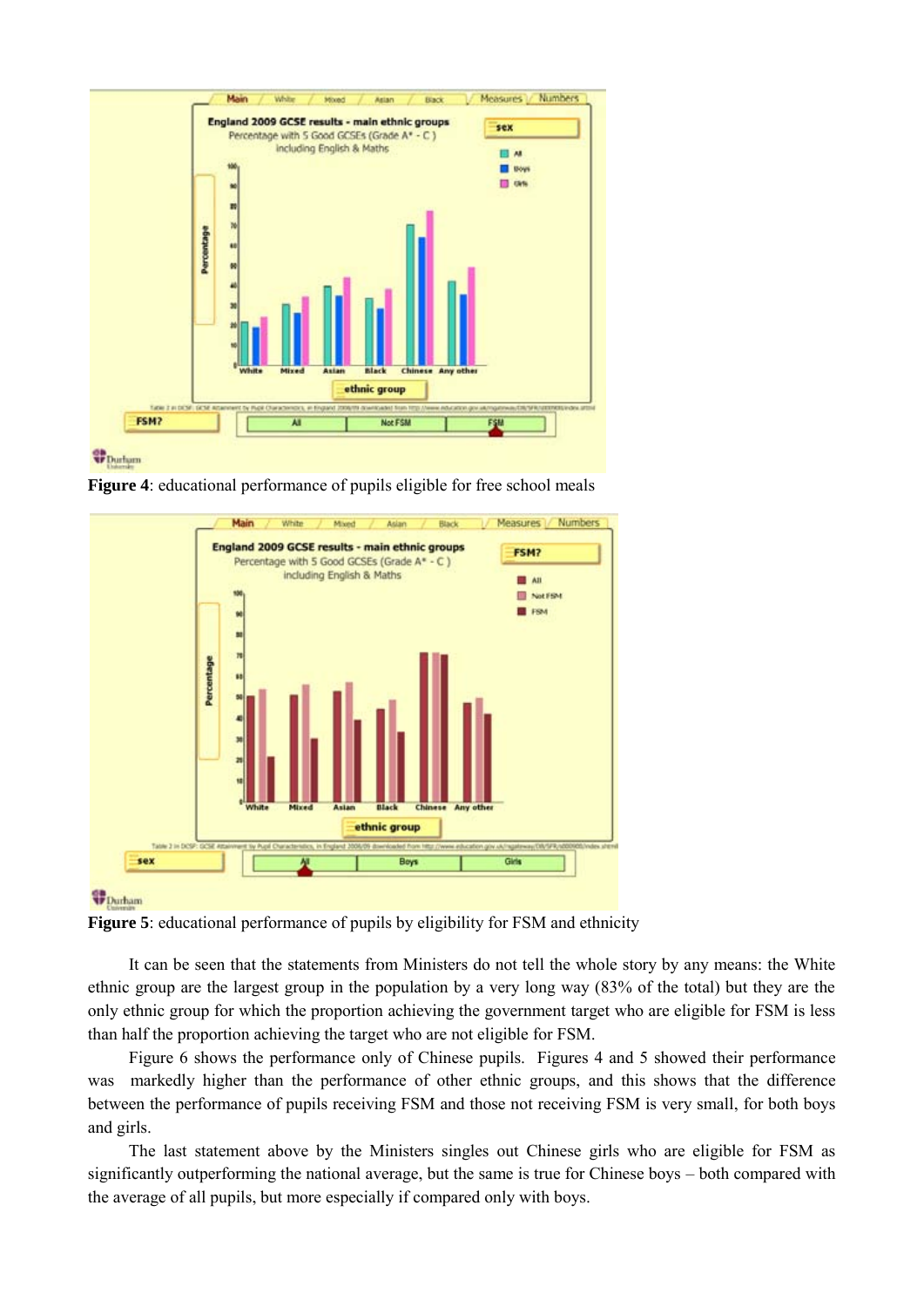

# *PDurham*



#### **Globalisation and the Internet**

As with SL, there is no clear consensus about exactly what globalisation is, or even whether it is a positive or negative effect on balance. Most people would agree that globalisation has changed traditional patterns of trade, capital flows, migration and communications, but there has also been a transformation in the ways ideas are developed and communicated, how political movements gather momentum, and in the recognition that the earth faces a number of ecological challenges which will require international cooperation to meet.

Certainly the rapid development in modern communications systems has enabled the ordinary citizen in many countries to have a level of access to information which far outstrips their capacity to identify what information is most important to them, and to comprehend the implications of that information. One of the biggest challenges facing the world today is how to manage the information explosion so that the important does not get overwhelmed by the trivial.

The developments described earlier of the work being done by organisations like OECD, UNESCO etc., and by individuals like Rosling were initially a consequence of globalisation and are now an active force in driving further globalisation, with the internet as the most significant component of that evolvement.

OECD (2009) provides a good example of this paradigm shift: in recognition of the global challenges facing the world, OECD are seeking to develop new indicators of societal progress which recognise and encourage sustainable ecological practices, acknowledging that previous crude indicators such as purely economic measures have not served us well recently. High profile events such as this forum where nearly 2000 participants from over 100 countries included Nobel laureates as well as politicians, policy makers, academics, journalists and civil leaders are reported widely across the world. It also leaves a legacy of wellinformed debate which is readily accessible through the internet and which should maintain a high position on rankings by internet search engines for some time to come. Similarly, The United Nations (2010, 2011) are committed to keeping the progress on the Millennium Goals in the public eye.

As that work goes forward, we need to find ways to engage with a much broader cross-section of the population than currently interact with complex data, and that means both finding ways to attract their attention to say this is worth me making some effort to engage with" and also to enable them to make sense of the information and how it impacts on their life. We make some suggestions for components in that process in the next section.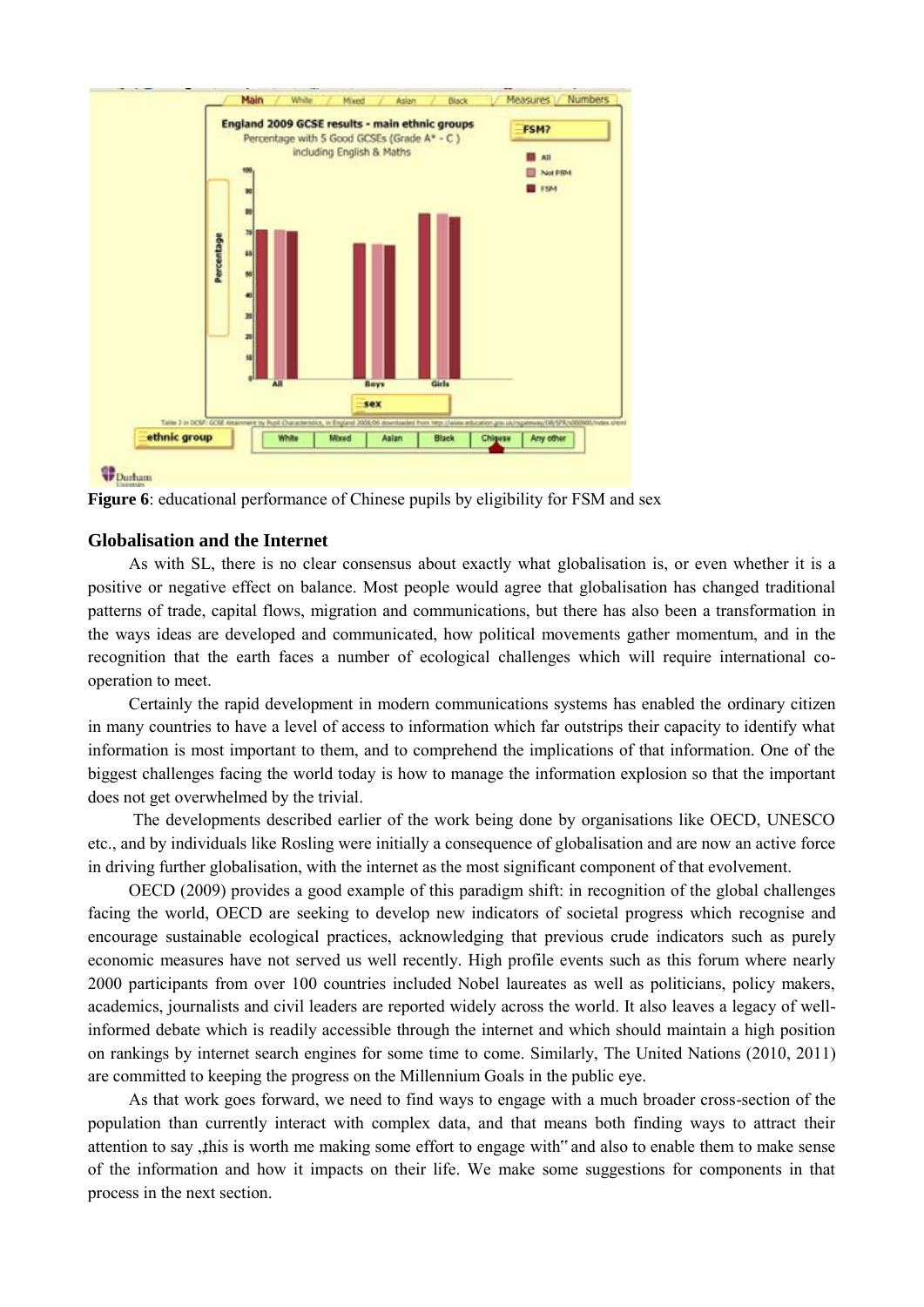#### **Discussion**

Our research in classrooms (e.g. Ridgway *et al* (2008)) shows that statistically naïve pupils can come to valid statistical conclusions about complex data when working with interactive displays. We believe that presenting data in this way will have a major influence on SL. We advocate the creation of interactive documents such as government policy documents, academic reviews, state-of-the-nation reviews, press releases and the like, in the form of mash-ups – a mixture of text and interactive display that allow users to explore data, test assertions, describe phenomena, and make conjectures of their own. The critical factor for enhancing SL is to have a variety of data sets that are inherently interesting (see the [SMART Centre](http://www.dur.ac.uk/smart.centre/freeware/) website for data visualisations on sex, drugs, alcohol and poverty). These data sets create a desire in the user to interpret then sensibly i.e. motivate a desire for SL. Mash-ups offer the facility to:

- provide argument and counterargument for and against rival accounts of the phenomena
- link to applets that demonstrate important statistical principles
- provide links to tutorial pages (especially with interactive displays)

• pose questions about data sets with answers. These can range from statements such as , it is wrong to say" through these data are consistent with the following conjectures" to these data strongly suggest that"

provide descriptions of metadata at different grain sizes – from explanations in non-technical language to full definitions.

Our work (e.g. Ridgway *et al* (2007)) has shown that some of the barriers to understanding complex evidence can be reduced and removed if data are presented in interactive multivariate displays. SL in the context of complex evidence requires a rather different assembly of competences than ones one might encounter in school statistics. There is a need to extend our conceptions of what it means to be statistically literate. Some key components are:

- ability to describe data surfaces linear and non-linear relations, interactions, trends over time
- awareness of the importance of effect size (as opposed to  $\pi$ , significance")
- knowledge of Simpson's paradox
- ability to critique study designs from experimental designs through to surveys

• sophistication about measurement – ideas about reliability and validity, errors of measurement, bias, corruptibility of measures

• knowledge about the politics of data – the choice of measures is a political act

#### **Conclusion**

The world around us is full of uncertainty: to many observers it appears that the level of uncertainty is growing – recently the rate of occurrences of previously rare weather events seems to be much higher, though there is debate as to whether this is a result of global warming changing patterns of weather, or coincidence, or that communications and data gathering are now so much better than previously that we record much more of what is happening i.e. perhaps estimates of rates of occurrences were not so accurate.

Globalisation means that the human race is increasingly interdependent for its long-term survival and well-being, but encouraging co-operation across national and cultural boundaries has never been easy. Much has been done already to start raising awareness of key issues which require a much greater proportion of populations worldwide to be statistically literate than is currently the case. However, what it means to be statistically literate also needs to be understood much better, and how we might encourage the acquisition of SL skills across large sections of populations.

We have some evidence that naïve users can acquire important ideas such as effect size and interaction as a result of working with interactive data displays. We look forward to studying the development of the broader range of skills associated with SL set out above.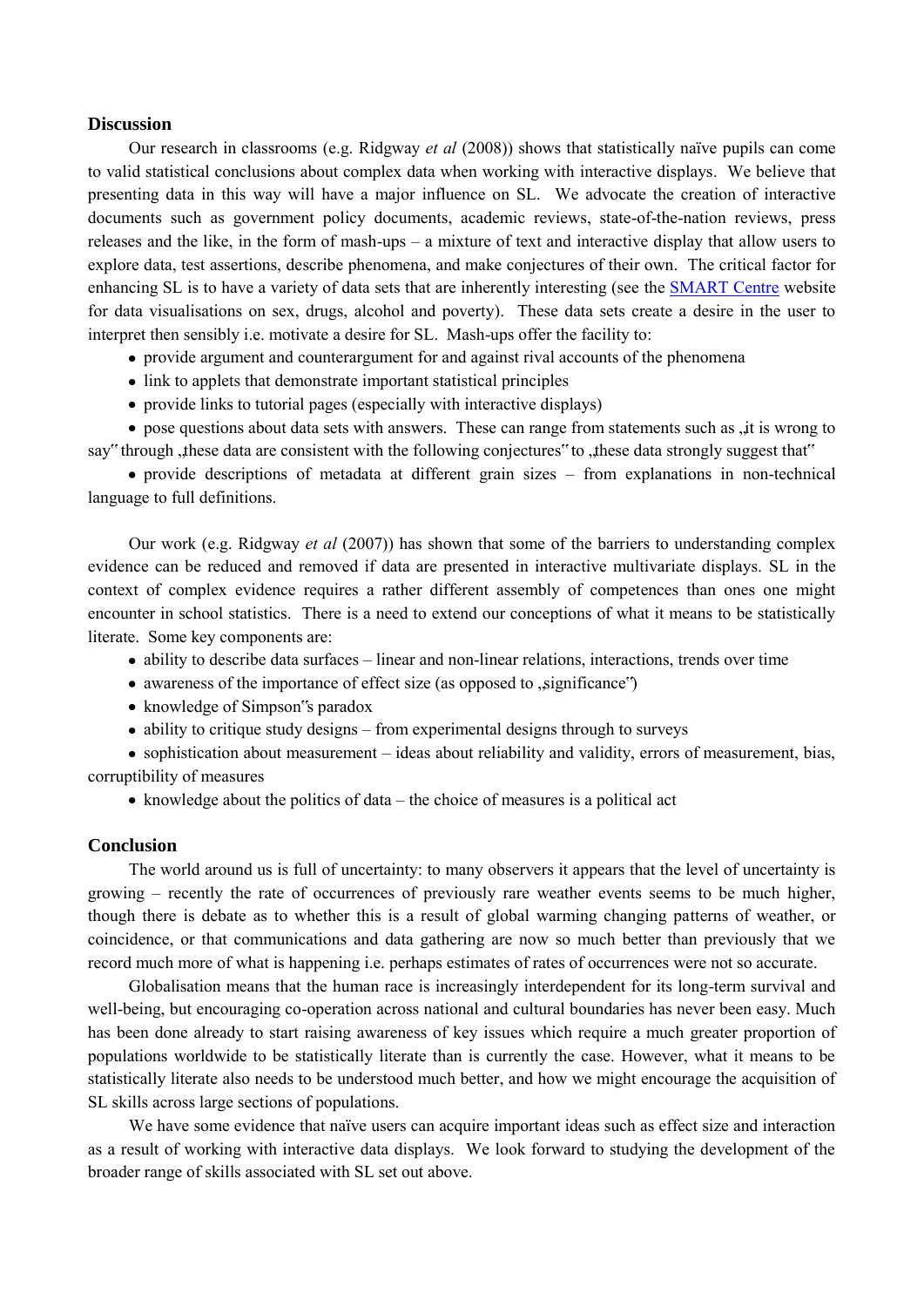#### **REFERENCES**

Batanero, C., Godino, J.D., Vallecillos, A., Green, D., & Holmes, P. (1994). Errors and difficulties in understanding elementary statistical concepts*. International Journal of Mathematics, Education, Science and Technology*, 25(4), 527 – 547.

Condorcet, J. (1994). *Foundations of social choice and political theory*. Aldershot and Brookfield, VT: Elgar (original work published in 1792).

Department for Education (2009). *Key Stage 4 attainment by Pupil Characteristics, in England 2008/09*  <http://www.education.gov.uk/rsgateway/DB/SFR/s000900/index.shtml>

Department for Education (2010). *The Importance of Teaching - The Schools White Paper 2010.*  <https://www.education.gov.uk/publications/standard/publicationdetail/page1/CM%207980>

Gal, I. (2002). Adult statistical literacy: Meanings, components, responsibilities. *International Statistical Review, 70*(1), 1-25.

Gapminder<http://www.gapminder.org/>

Giovannini, E. (2008). The Role of Communication in Transforming Statistics into Knowledge. Proceedings of the OECD Seminar on Innovative Approaches to turning Statistics into Knowledge. Stocholm, Sweden, 2008. <http://www.oecd.org/dataoecd/30/32/40293021.pdf>

International Statistical Literacy Project (ISLP).<http://www.stat.auckland.ac.nz/~iase/islp/>

Irish Central Statistics Office (2008a)

[http://www.csoireland.eu/newsevents/pressrelease\\_measuringirelandsprogress2007.htm downloaded Sept 2008\]](http://www.csoireland.eu/newsevents/pressrelease_measuringirelandsprogress2007.htm%20downloaded%20Sept%202008)

Irish Central Statistics Office (2008b). Measuring Ireland"s Progress. [http://www.cso.ie/releasespublications/measuringirelandsprogress2007.htm.](http://www.cso.ie/releasespublications/measuringirelandsprogress2007.htm)

Jern (2010). C3 Explore, Collaborate and Publish Official Statistics with Statistics eXplorer and Publisher. Seminar on Innovative Approaches to turn Statistics into Knowledge.

http://www.oecd.org/dataoecd/1/16/46748894.pdf?contentId=46748895

National Center for Visual Analytics<http://ncva.itn.liu.se/?l=en>

National Support for Statistical Literacy, Australian Bureau of Statistics

<http://www.abs.gov.au/websitedbs/cashome.nsf/Home/Entry%20Page.es>

New Zealand"s School corner[, http://www.stats.govt.nz/schools-corner/default.htm](http://www.stats.govt.nz/schools-corner/default.htm)

OECD (2007). *The Istanbul Declaration.* <http://www.oecd.org/dataoecd/0/24/39070305.pdf>

OECD (2009) *Measuring the Progress of Societies*

[http://www.oecd.org/pages/0,3417,en\\_40033426\\_40033828\\_1\\_1\\_1\\_1\\_1,00.html](http://www.oecd.org/pages/0,3417,en_40033426_40033828_1_1_1_1_1,00.html) 

Ridgway, J., McCusker, S. and Nicholson, J. (2008). *Alcohol and a Mash-up: Assessing Student Understanding* EARLI SIG Berli[n http://www.dur.ac.uk/resources/smart.centre/Publications/AlcoholandaMash-](http://www.dur.ac.uk/resources/smart.centre/Publications/AlcoholandaMash-upAssessingStudentUnderstanding.pdf)

[upAssessingStudentUnderstanding.pdf](http://www.dur.ac.uk/resources/smart.centre/Publications/AlcoholandaMash-upAssessingStudentUnderstanding.pdf) 

Ridgway, J., Nicholson, J., and McCusker, S. (2007). Reasoning with Multivariate Evidence. *International Electronic Journal of Mathematics Education* 2(3), pp245-269.

Rosling, H. (2007) [http://www.ted.com/talks/hans\\_rosling\\_reveals\\_new\\_insights\\_on\\_poverty.html](http://www.ted.com/talks/hans_rosling_reveals_new_insights_on_poverty.html)

Rosling, H. (2010). *The Joy of Stats.* http://www.gapminder.org/videos/the-joy-of-stats/

Sanchez, J. (2008). Using Statistics to make Sense of Data and Summarized Information: the Role of NSOs. *Government Statistical Offices and Statistical Literacy*. ISLP http://www.stat.auckland.ac.nz/~iase/islp/stats-officesbook

Schield, M. (2008). Quantitative Literacy and School Mathematics: Percentages and Fractions in B. L. Madison & L.A.Steen (eds) *Calculation vs. Context: Quantitative Literacy And Its Implications for Teacher Education* 87-107. Se[e http://www.statlit.org/pdf/2008SchieldMAA.pdf](http://www.statlit.org/pdf/2008SchieldMAA.pdf)

SMART Centre data examples<http://www.dur.ac.uk/smart.centre/freeware/>

Statistical Journal of the International Association of Official Statistics<http://isi.cbs.nl/iaos/journal.htm>

Statistics Canad[a http://www.statcan.gc.ca/edu/index-eng.htm](http://www.statcan.gc.ca/edu/index-eng.htm)

Statistics Canad[a http://www.statcan.gc.ca/edu/index-eng.htm](http://www.statcan.gc.ca/edu/index-eng.htm)